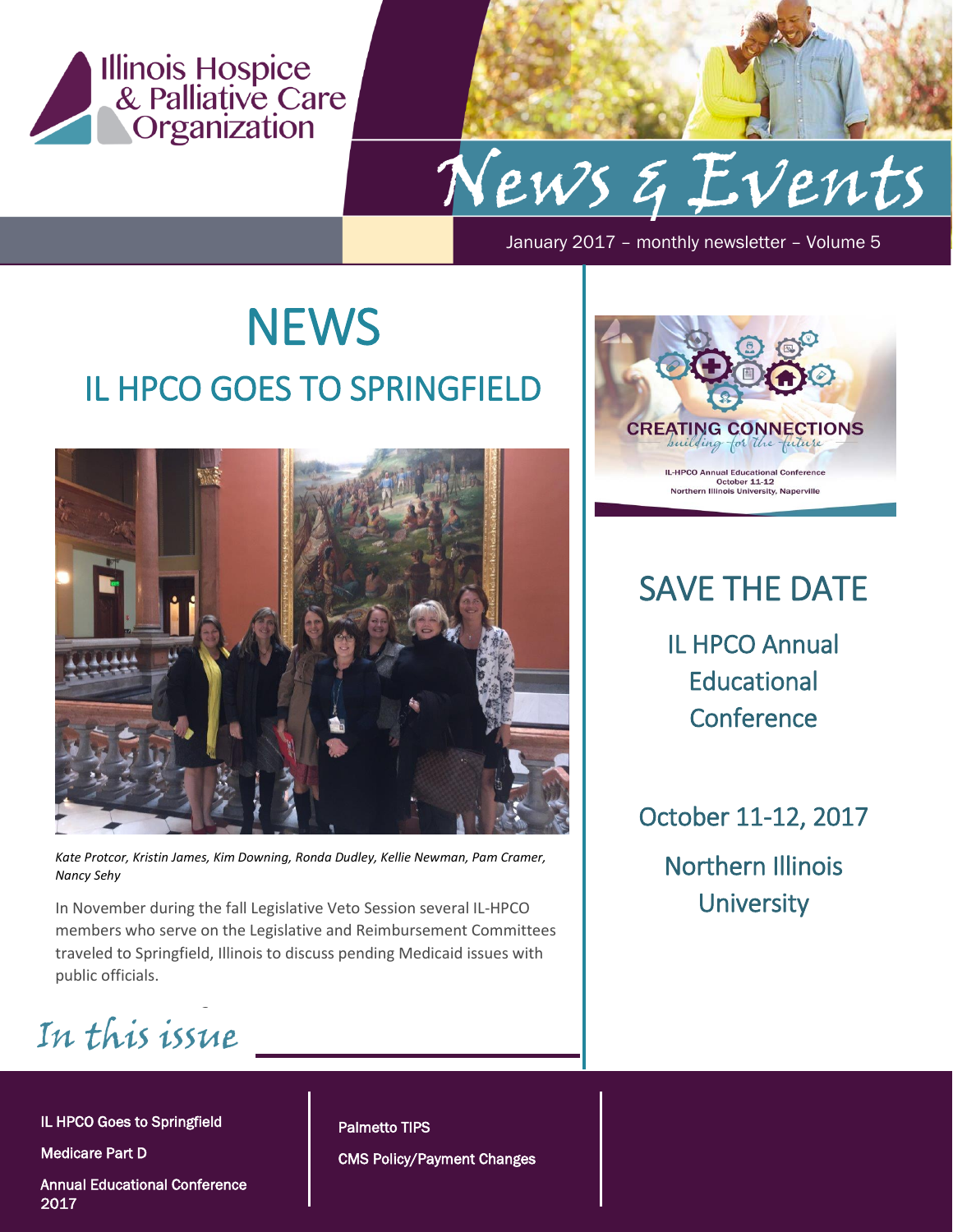

January 2017 – monthly newsletter – volume 4

### IL HPCO GOES TO SPRINGFIELD…cont.

The first meeting was with Senator Heather Steans (D/Chicago), Senate Appropriations I Committee Chair, Senator Dale Righter (R/Mattoon), Senate Appropriations I Committee Minority Spokesperson, and Senator Pam Althoff (McHenry), Senate Revenue Minority Spokesperson. We also met with the Acting Medicaid Director, the Assistant Hospice Billing Officer, and the Medicaid billing officer.

In both meetings, IL-HPCO discussed delayed Medicaid payments to hospice providers and how it has reached a critical stage. In addition, we were there to seek assistance with immediate and continued billing issues with Medicaid and the MCOs (Managed Care Organizations). Many billing issues were presented and discussed, including 'room & board issues' with nursing homes.

Background information and an update on the need for clinical Medicaid support surrounding concurrent care for children were also presented on behalf of GIPPCC. In addition, the possibility of re-introducing Pediatric Palliative Care legislation was discussed. Both of these issues received positive responses and will be further reviewed for possible action. *See more photos of meeting at the end of this newsletter.*

IL-HPCO is working every day for YOU. For more information contact Pam Cramer at [pcramer@il-hpco.org.](mailto:pcramer@il-hpco.org)

#### Legislative Update - *Betsy D. Mitchell, IL-HPCO Legislative Consultant*



From both of these meetings it was determined that IL-HPCO needed to have a joint meeting Medicaid and the Managed Care Organizations. This meeting is set for later in January.

Prior to this meeting with the MCOs and Medicaid, IL-HPCO conducted an intense survey to ask members to provide any specific examples of issues they may be having with the Managed Care Organizations. Some of you did respond to this important survey with very detailed problems you are experiencing. These specific problems are to be addressed by the MCOs at our meeting

later this month. We will report the responses we receive from the MCOs.

IL-HPCO expects this to be the first of many meetings with the MCOs. It is our hope to establish a good working relationship with the MCOs so that all of us can provide the best care to our patients as we move forward with this system.

#### **Lame Duck Session**

The Illinois Legislature met in Springfield for it's Lame Duck Session on January 9 and 10, 2017 to discuss a possible budget. The Senate brought forth a series of bills however put them on hold until after the new legislature is sworn in. The 100th General Assembly will be sworn into office on January 11, 2017 at noon. New legislation will begin to be introduced. The adjournment date for this session has been set for May 31, 2017.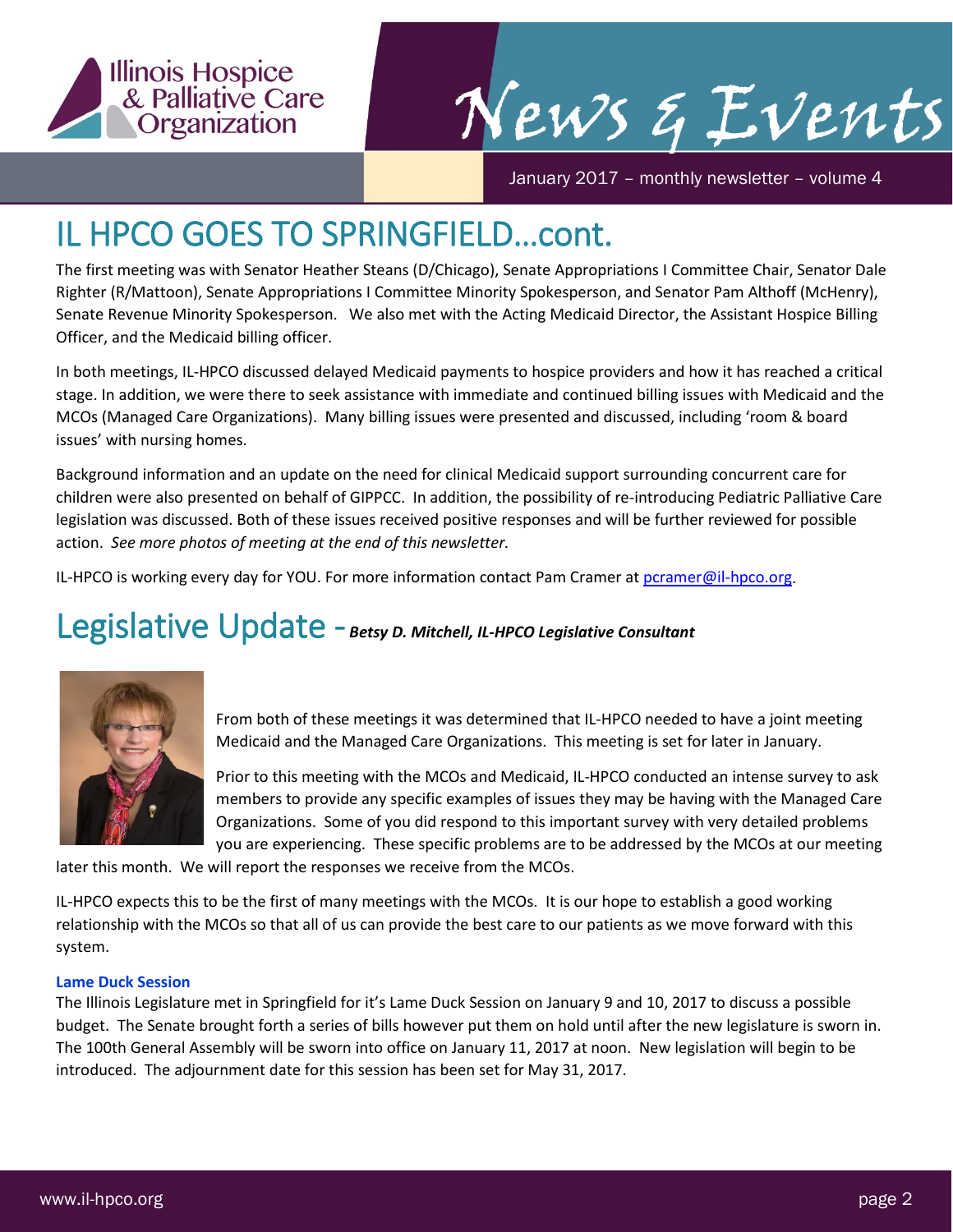

January 2017 – monthly newsletter – volume 4

### Medicare Part D- Mary Sheehan, RN, MSN, MBA, CEO Joliet Area Community Hospice



On November 15, 2016 CMS issued new communication on the Medicare Part D and hospice interface. An analysis began after the OIG report published in March 2016 which identified instances where drugs were paid by Part D when they should have been covered under the Hospice Part A benefit.

The analysis targeted 4 categories: analgesic, anti-nausea, laxative and anti-anxiety drugs. The payment for these drugs by Part D after the hospice election is 75% less than in 2013 but there is

still concern by CMS about a lack of coordination between hospices and Part D sponsors. All necessary drugs are not being coordinated and paid for by the hospice.

The 2 major improvements needed are as follows:

- Hospice providers must respond to inquiries from Part D sponsors who are seeking recovery for claims in the 4 categories.
- Hospice must immediately notify Part D sponsors about a hospice election. CMS has a standardized form for Medicare Part D plans; OMB 0938-1269. The form should be faxed immediately to Part D sponsor to avoid inappropriate payment.

**Overtime Rule --** On November 22, 2016, a federal judge in Texa[s blocked](http://www.npr.org/sections/thetwo-way/2016/11/22/503081151/federal-judge-blocks-obama-administrations-overtime-pay-rule) implementation of a change in the Department of Labor's "overtime rule". Scheduled to go into effect Dec. 1, the change would have required employers to pay time-and-a-half to their employees who work more than 40 hours in a given week and earn less than \$47,476 a year. Please make sure your HR department is monitoring this issue.

### HOSPICE TIPS from Palmetto

#### JM Home Health and Hospice//Hospice

<http://www.palmettogba.com/registration.nsf/HTML%20Email?OpenForm&pamcram>

Local Coverage Determination (LCD) Updates: Home Health and Hospice

The Home Health Plans of Care: Monitoring Glucose Control in the Medicare Home Health Population with Type II Diabetes Mellitus L35132 JM HHH LCD was revised. Please share with appropriate staff. <http://www.palmettogba.com/palmetto/providers.nsf/vMasterDID/9DGMCT8285?opendocument>

Applies to:

JM Home Health and Hospice//Home Health Agencies JM Home Health and Hospice//General JM Home Health and Hospice//Hospice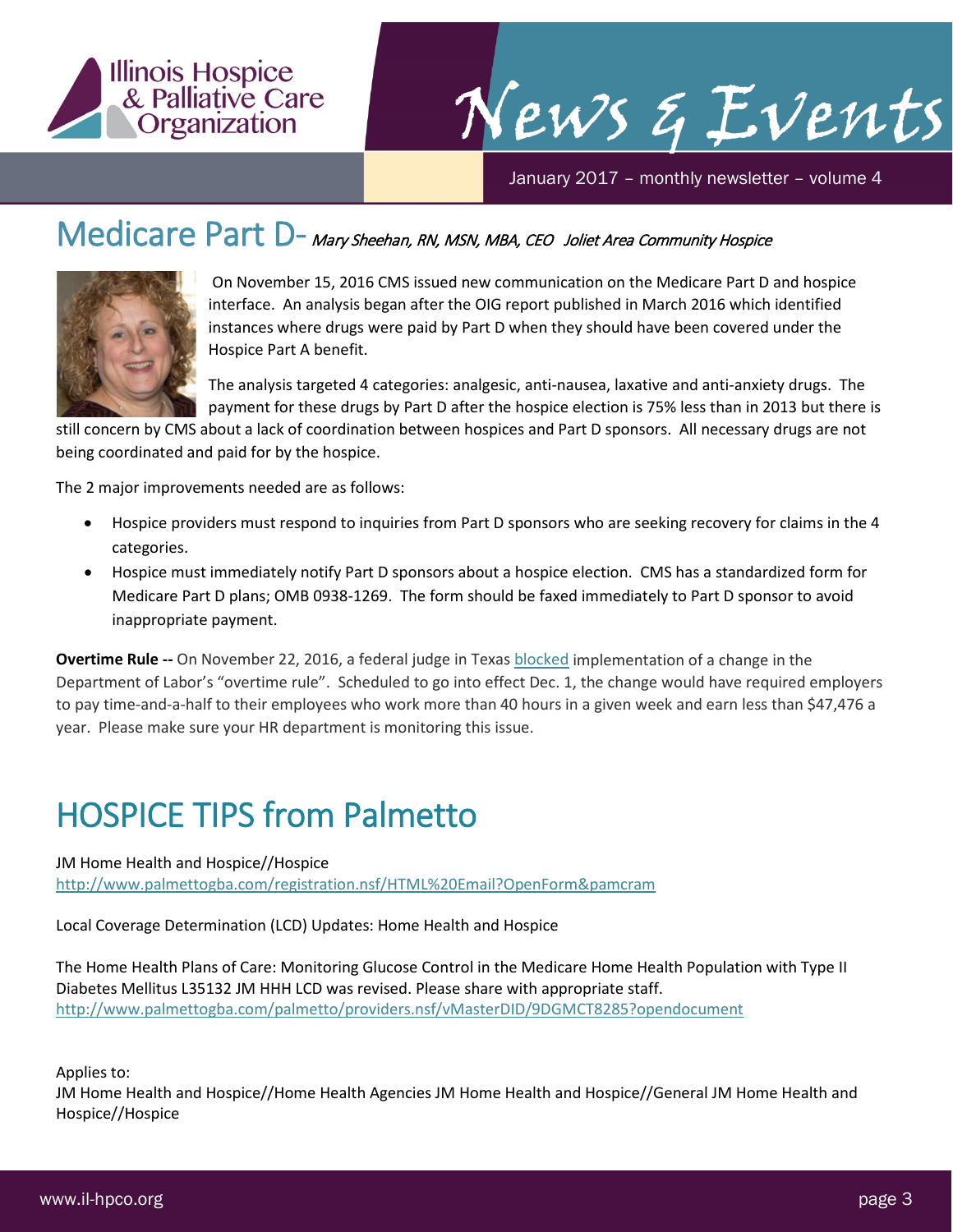

January 2017 – monthly newsletter – volume 4

Home Health and Hospice December 2016 Quarterly Updates Webcast

Palmetto GBA will host the Home Health and Hospice December 2016 Quarterly Updates Webcast on December 15, 2016, at 10:00 a.m. ET. The Quarterly Update Webcasts are intended to provide ongoing, scheduled opportunities for providers to stay up to date on Medicare requirements. This webcast is designed to provide pertinent updates, changes, and reminders to assist the provider community in staying compliant with Medicare rules and regulations. Please plan to attend!

[http://www.palmettogba.com/palmetto/providers.nsf/ls/JM%20Home%20Health%20and%20Hospice~AE3M836240?op](http://www.palmettogba.com/palmetto/providers.nsf/ls/JM%20Home%20Health%20and%20Hospice%7EAE3M836240?opendocument&utm_source=JMHHHL&utm_campaign=JMHHHLs&utm_medium=email) [endocument&utm\\_source=JMHHHL&utm\\_campaign=JMHHHLs&utm\\_medium=email](http://www.palmettogba.com/palmetto/providers.nsf/ls/JM%20Home%20Health%20and%20Hospice%7EAE3M836240?opendocument&utm_source=JMHHHL&utm_campaign=JMHHHLs&utm_medium=email)

Applies to:

JM Home Health and Hospice//Hospice

JM Home Health and Hospice//Home Health Agencies JM Home Health and Hospice//General

<http://www.palmettogba.com/registration.nsf/HTML%20Email?OpenForm&pamcram>

Updates to the Hospice Payment Rates, Hospice Cap, Hospice Wage Index, and Hospice Pricer for Fiscal Year 2017

Change Request (CR) 9729 updates the hospice payment rates, hospice wage index, and Pricer for FY 2017. The CR also updates the hospice cap amount for the 2017 cap year ending September 30, 2017. These updates apply to Chapter 11, section 30.2 of the Medicare Claims Processing Manual. Make sure that your billing staffs are aware of these changes.

[http://www.palmettogba.com/palmetto/providers.nsf/ls/JM%20Home%20Health%20and%20Hospice~AB7FPL8473?op](http://www.palmettogba.com/palmetto/providers.nsf/ls/JM%20Home%20Health%20and%20Hospice%7EAB7FPL8473?opendocument&utm_source=JMHHHL&utm_campaign=JMHHHLs&utm_medium=email) [endocument&utm\\_source=JMHHHL&utm\\_campaign=JMHHHLs&utm\\_medium=email](http://www.palmettogba.com/palmetto/providers.nsf/ls/JM%20Home%20Health%20and%20Hospice%7EAB7FPL8473?opendocument&utm_source=JMHHHL&utm_campaign=JMHHHLs&utm_medium=email)

Applies to:

JM Home Health and Hospice//General

JM Home Health and Hospice//Hospice

### NHPCO Advocacy

#### Exceptions for Late Hospice Notices of Election Delayed by Medicare Systems

#### **Exceptions For Late Hospice Notices of Election Delayed by Medicare Systems**

*December 2, 2016 reprinted from NHPCO*

#### **Summary at a Glance**

In December CMS issued a [MLN article \(SE1633\)](http://nhpco-netforum.informz.net/z/cjUucD9taT01NzUxNTA0JnA9MSZ1PTg0ODc4ODYxOCZsaT0zOTUxNjIxMA/index.html) announcing changes in what is eligible for an exception request when an NOE is submitted timely and cannot be immediately corrected due to Medicare system constraints. This includes inadvertent errors and other errors not detected as errors by the Medicare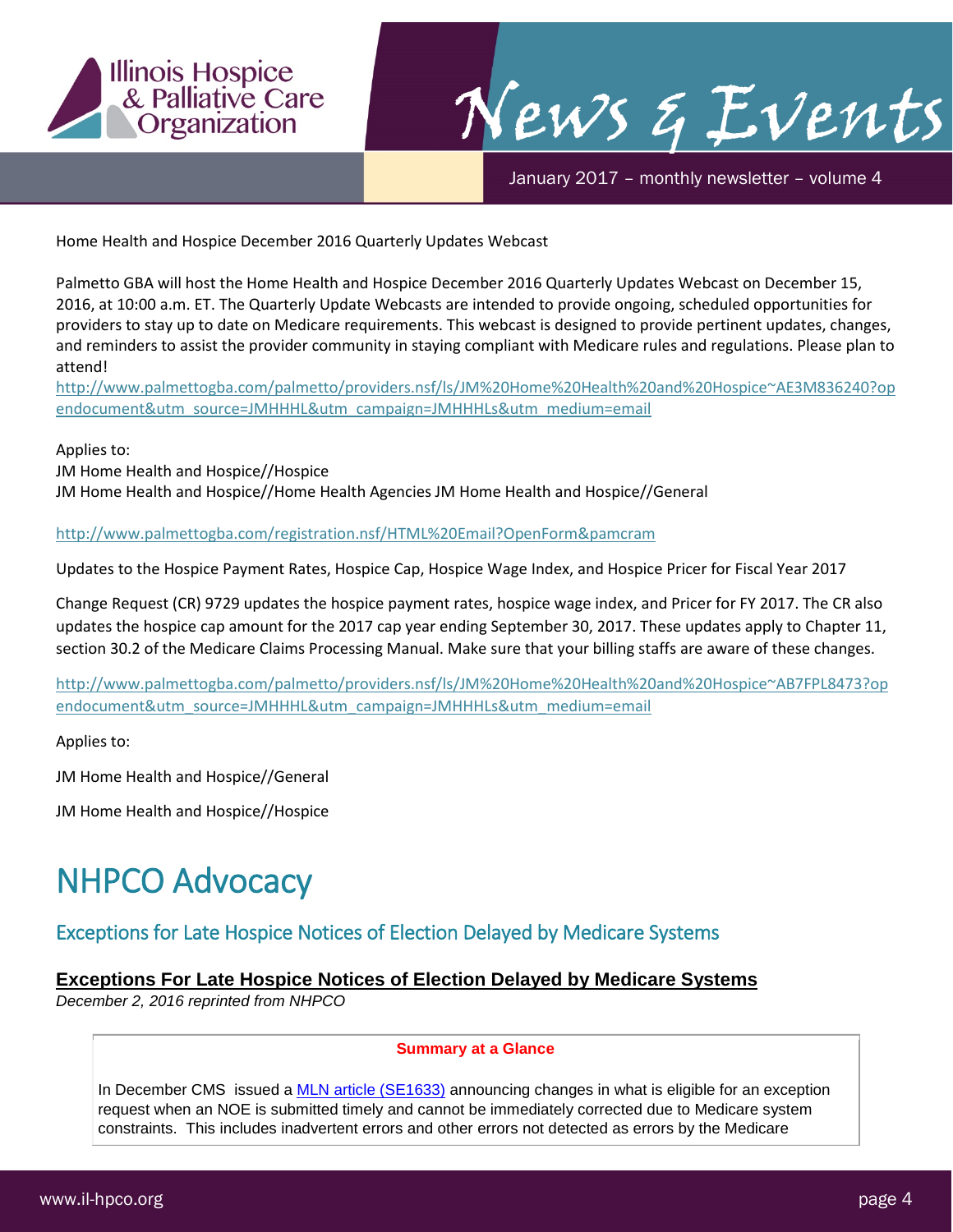

January 2017 – monthly newsletter – volume 4

system. CMS has determined that these errors are **outside the control of the hospice and so qualify for an exception to the timely filing requirement.**

This also means that, upon approval by the MAC, the claim will be paid **back to the date of election** and considered as an exception to the timely filing requirements.

**NHPCO Advocacy:** For more than a year, NHPCO has been working to change the sub-regulatory guidance that depends on the MAC acceptance of the NOE before payment is allowed back to the date of election, arguing that no other Medicare provider type does not get paid for services provided due to an inadvertent error, such as a transposed number or clerical error. This MLN article is the direct result of NHPCO's extensive work on this issue – from surveys, to meetings with CMS staff and leadership, to discussions with staff of members of Congress and relevant Congressional committees.

**Current Policy:** Current policy requires the hospice to file a Notice of Election (NOE) for each patient within 5 calendar days after the effective date of the election. If the NOE is submitted but not accepted by the Medicare Administrative Contractor (MAC) within 5 days, Medicare will not cover and pay for the days of hospice care from the effective date of the election to the date the NOE is accepted by the MAC.

**NHPCO Dialogue with MACs:** NHPCO has been in touch with each of the three MACs about this change and expect that there will more detail and specifics from each MAC available in coming days.

**New Policy, effective November 16, 2016:** In an email from CMS leadership to NHPCO today, CMS states that they (CMS):*"agree that hospices should have a process for correcting clerical errors other than having to appeal denials due to the 5-day election period expiring. Therefore, on November 16, 2016, we issued instructions to our Medicare Administrative Contractors (MACs) to allow timeliness exceptions for NOEs that are submitted with errors that cannot be immediately corrected and that are delayed by Medicare systems. The days which Medicare systems prevent the hospice from correcting their submission are included under the existing exception for circumstances beyond the hospices' control."* 

CMS has instructed MACs to have their systems in place to implement this change no later than today, December 2, 2016

**New Exception Request Policy:** The MACs will grant an exception for a late NOE if the hospice is able to provide the MAC with documentation showing:

- 1. When the original NOE was submitted.
- 2. When the NOE was returned to the hospice for correction or was accepted and available for correction; and
- 3. When the hospice resubmitted the NOE.

**Using the Remarks Section on the Claim:** If the hospice should provide "sufficient information in the Remarks section of its claim to allow the MAC to research the case, then MACs will make a determination without requesting the additional supporting documentation described above." **Comments may be submitted in the Remarks section to substitute for the documentation requirement above.**

**Documentation Required:** If a hospice does not use the Remarks section on the claim, documentation should consist of "printouts or screen images of any Medicare systems screens that contain the information shown above." If the MAC suspects that a hospice has a high volume of exception requests for inadvertent errors that suggests abuse, the MAC may request documentation for every exception request rather than allow the use of the Remarks section of the claim.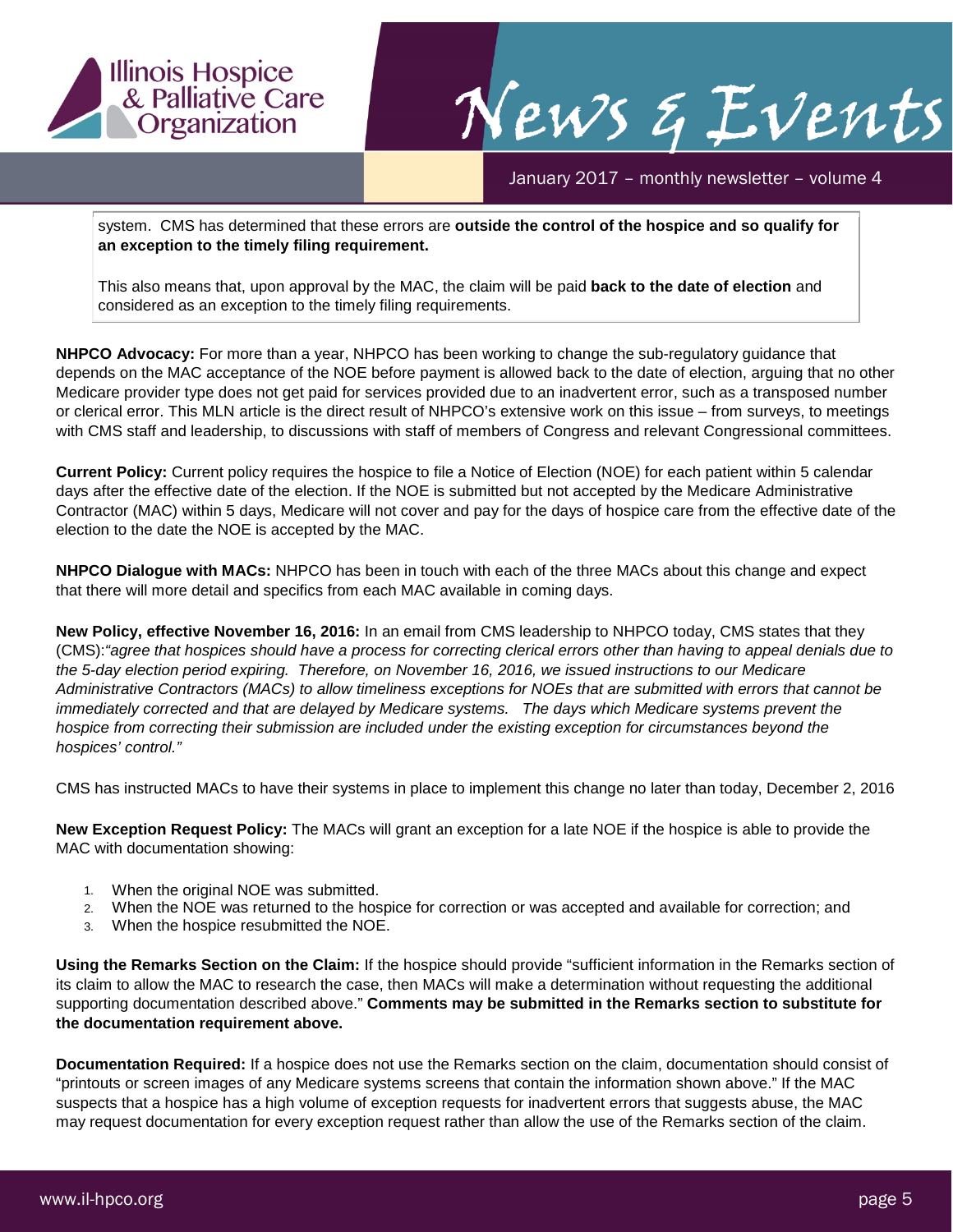

January 2017 – monthly newsletter – volume 4

**Timeframes for Correction:** The MLN article states the timeframes for providers to provide documentation and resubmit. Pay particular attention to the short timeframe, but also note that it is 2 **business days** rather than calendar days.

| Task                                                               | <b>Deadline</b>                                                                             |
|--------------------------------------------------------------------|---------------------------------------------------------------------------------------------|
| <b>Provide documentation</b>                                       | 2 business days                                                                             |
| Once NOE is returned for correction                                | 2 business days to resubmit                                                                 |
| Once NOE is posted to CWF and must be<br>cancelled and resubmitted | 2 business days to cancel                                                                   |
| New NOE resubmitted after cancellation                             | 2 business days to submit the new NOE AFTER the date that<br>the cancellation NOE finalizes |

**Dark Days:** Some hospices have reported that there are system delays beyond their control when Medicare systems are not available – "dark days". In most cases, the 5 day filing period should allow enough time to submit an NOE when Medicare systems are available. CMS states:

*"However, hospices report cases in which an NOE is submitted on the day before a dark day period and the NOE does not receive a receipt date until the day following the dark days. If the hospice can provide documentation showing this situation occurred, MACs will grant an exception to the timely filing requirement. The Centers for Medicare & Medicaid Services (CMS) expects these cases to be very rare."*

#### **Situations where an exception will not be granted:**

- 1. If a hospice waits until an NOE is returned to correct an error, when the error could be corrected when first identified.
- 2. If a partial NOE was submitted to meet the timely-filing requirement.
- 3. If a hospice with multiple provider identifiers submits the identifier of a location that did not actually provide the service.

### Photos….Springfield in November



*Betsy Mitchell speaking to Senators Dale Righter and Heather Staines*